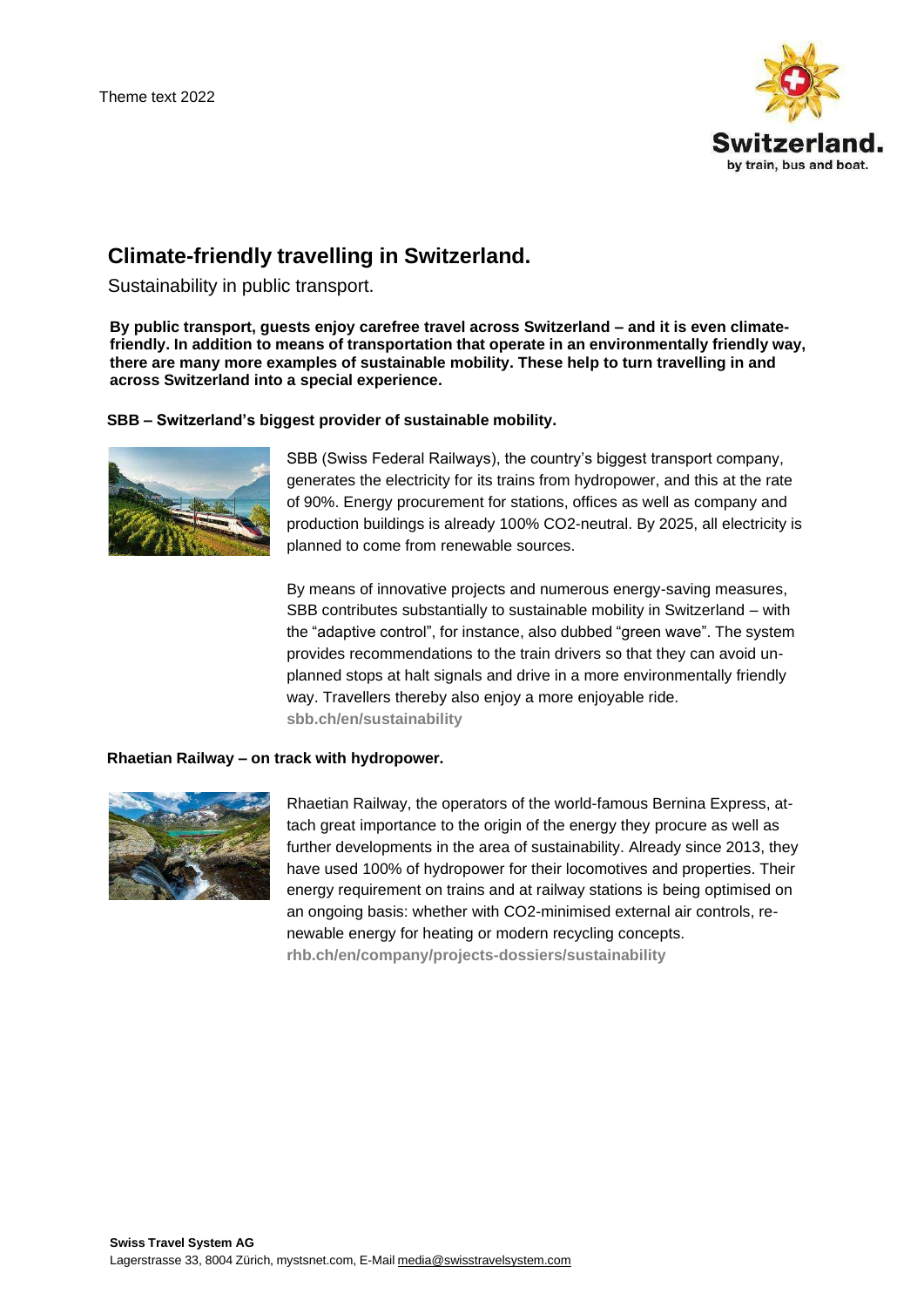## **MS Diamant – climate-neutral on Lake Lucerne.**



The modern motor vessel is a landmark achievement in Swiss navigation when it comes to quality and innovation. Underwater view, a lake-water footbath and the inner gallery with its impressive glass dome: this boat is unsurpassed when it comes to technological finesse and luxury. In addition, it sets new standards as Switzerland's first climate-neutral regular-service boat. The scheduled-service and banquet vessel is powered by hybrid propulsion, which leads to a significantly lower fuel consumption and therefore lower CO2-emissions. **lakelucerne.ch**

## **Solar Catamaran MobiCat – solar power ahoy!**



The solar-powered MobiCat is a unique feel-good and slow movement boat. Smoothly and silently it glides over Lake Biel and delights passengers with wonderful vistas as well as an excellent energy footprint: since its construction in 2001, it has transported more than 40,000 people over a total of 20,000 kilometres – all with the power of the sun. With its state-ofthe-art technology it is not only self-sustaining as regards energy but also feeds the local power grid.

#### **Solar Cableway Staubern – with solar power towards the Alpstein.**



This public transport highlight impresses with environmentally friendly state-of-the-art technology: It is the world's first battery-powered cableway that leads to the summit by relying exclusively on solar energy. The summit greets visitors with a breathtaking view as far as Lake Constance. As the Staubern cableway not only produces but also stores energy, evening rides pose no problem whatsoever. The track cables of both gondolas have builtin wiring that supply the nearby mountain restaurant with power. **staubern.ch/bahn**

#### **E-PostBus – experiencing Interlaken sustainably.**



Experiencing Interlaken in no ordinary way: on the e-bus by PostBus, the holiday destination with its many mountains and lakes can be explored in comfort and in an environmentally friendly fasion to boot. In order to charge its battery, the PostBus relies entirely on renewable energy and falls back on the natural resource of hydro-electric power. Another advantage: ebuses produce much less noise. Pure relaxation!